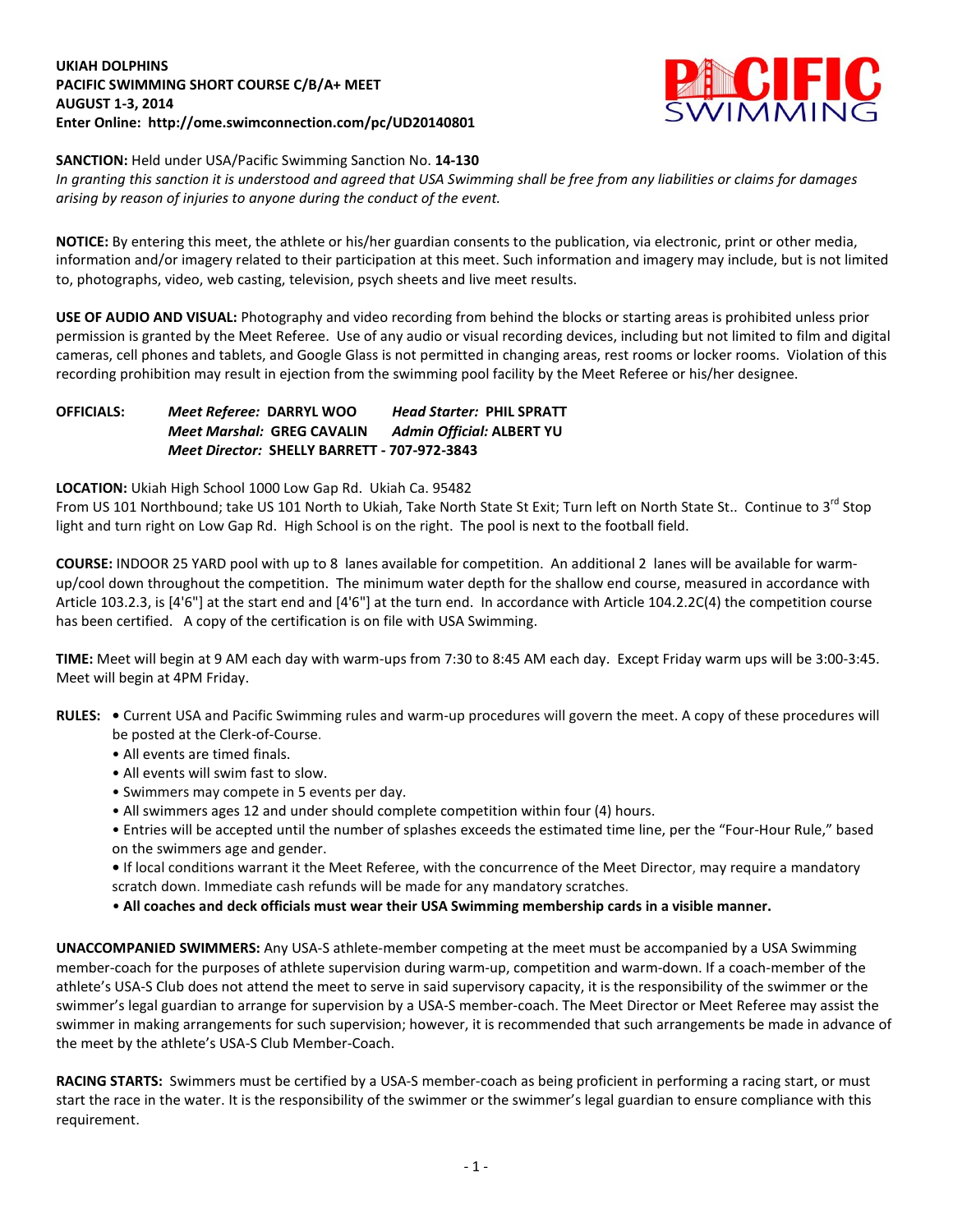**RESTRICTIONS:** • Smoking and the use of other tobacco products is prohibited on the pool deck, in the locker rooms, in spectator seating, on standing areas and in all areas used by swimmers, during the meet and during warm-up periods.

- Sale and use of alcoholic beverages is prohibited in all areas of the meet venue.
- No glass containers are allowed in the meet venue.
- No propane heater is permitted except for snack bar/meet operations.
- All shelters must be properly secured.

• Except where venue facilities require otherwise, changing into or out of swimsuits other than in locker rooms or other designated areas is not appropriate and is strongly discouraged.

**ELIGIBILITY:** • Swimmers must be current members of USA-S and enter their name and registration number on the meet entry card as they are shown on their Registration Card. If this is not done, it may be difficult to match the swimmer with the registration and times database. The meet host will check all swimmer registrations against the SWIMS database and if not found to be registered, the Meet Director shall accept the registration at the meet (a \$10 surcharge will be added to the regular registration fee). Duplicate registrations will be refunded by mail.

• Swimmers in the "A" Division must have met at least the "PC-A" time standard. Swimmers in the "B" Division must have met at least the "PC-B" time standard. All entry times slower than the listed "PC-B" time standard will be in the "C" Division.

• **Entries with "NO TIME" will be ACCEPTED except in the 1650 Free, 500 Free, and the 400 IM.**

• Entry times submitted for this meet will be checked against a computer database and may be changed in accordance with Pacific Swimming Entry Time Verification Procedures.

• Disabled swimmers are welcome to attend this meet and should contact the Meet Director or Meet Referee regarding and special accommodations on entry times and seeding per Pacific Swimming policy.

• Swimmers 19 years of age and over may compete in the meet for time only, no awards. Such swimmers must have met standards for the 17-18 age group.

• The swimmer's age will be the age of the swimmer on the first day of the meet.

**ENTRY FEES:** \$2.75 per event plus an \$8.00 participation fee per swimmer. Entries will be rejected if payment is not sent at time of request. \$9.00 per relay. No limit on number of relays per club.

**ONLINE ENTRIES:** To enter online go to **http://ome.swimconnection.com/pc/UD20140801** to receive an immediate entry confirmation. This method requires payment by credit card. Swim Connection, LLC charges a processing fee for this service, equal to \$1 per swimmer plus 5% of the total Entry Fees. Please note that the processing fee is a separate fee from the Entry Fees. If you do not wish to pay the processing fee, enter the meet using a mail entry. **Entering online is a convenience, is completely voluntary, and is in no way required or expected of a swimmer by Pacific Swimming.** Online entries will be accepted through **Wednesday, July 23, 2014.**

**MAILED OR HAND DELIVERED ENTRIES**: Entries must be on the attached consolidated entry form. Forms must be filled out completely and printed clearly with swimmers best time. Entries must be postmarked by **midnight, Monday, July 21, 2014** or hand delivered by **6:30 p.m. Wednesday, July 23, 2014.** No late entries will be accepted. No refunds will be made, except mandatory scratch downs. Requests for confirmation of receipt of entries should include a self-addressed envelope.

|                                 | Make check payable to: Ukiah Dolphins |                                         |                        |
|---------------------------------|---------------------------------------|-----------------------------------------|------------------------|
| Mail entries to: Shelly Barrett |                                       | Hand deliver entries to: Shelly Barrett |                        |
|                                 | <b>PO Box 635</b>                     |                                         | 1000 Low Gap Rd        |
|                                 | <b>Ukiah. CA 95482</b>                |                                         | <b>Ukiah, CA 95482</b> |

**CHECK-IN:** The meet will be deck seeded. Swimmers must check-in at the Clerk-of-Course. Close of check-in for all individual events shall be no more than 60 minutes before the estimated time of the start of the first heat of the event. No event shall be closed more than 30 minutes before the scheduled start of the session. Swimmers who do not check in will not be seeded and will not be allowed to compete in that event.

**SCRATCHES:** Any swimmers not reporting for or competing in an individual timed final event that they have checked in for shall not be penalized.

**AWARDS:** Individual Events will be awarded distinctive pins 1<sup>st</sup> through 6<sup>th</sup> and ribbons 7<sup>th</sup> through 12<sup>th</sup>. Relay Events will be awarded distinctive pins  $1^{st}$  through  $3^{rd}$  and ribbons  $4^{th}$  through  $6^{th}$ . Swimmers 19 years of age & older will not receive awards.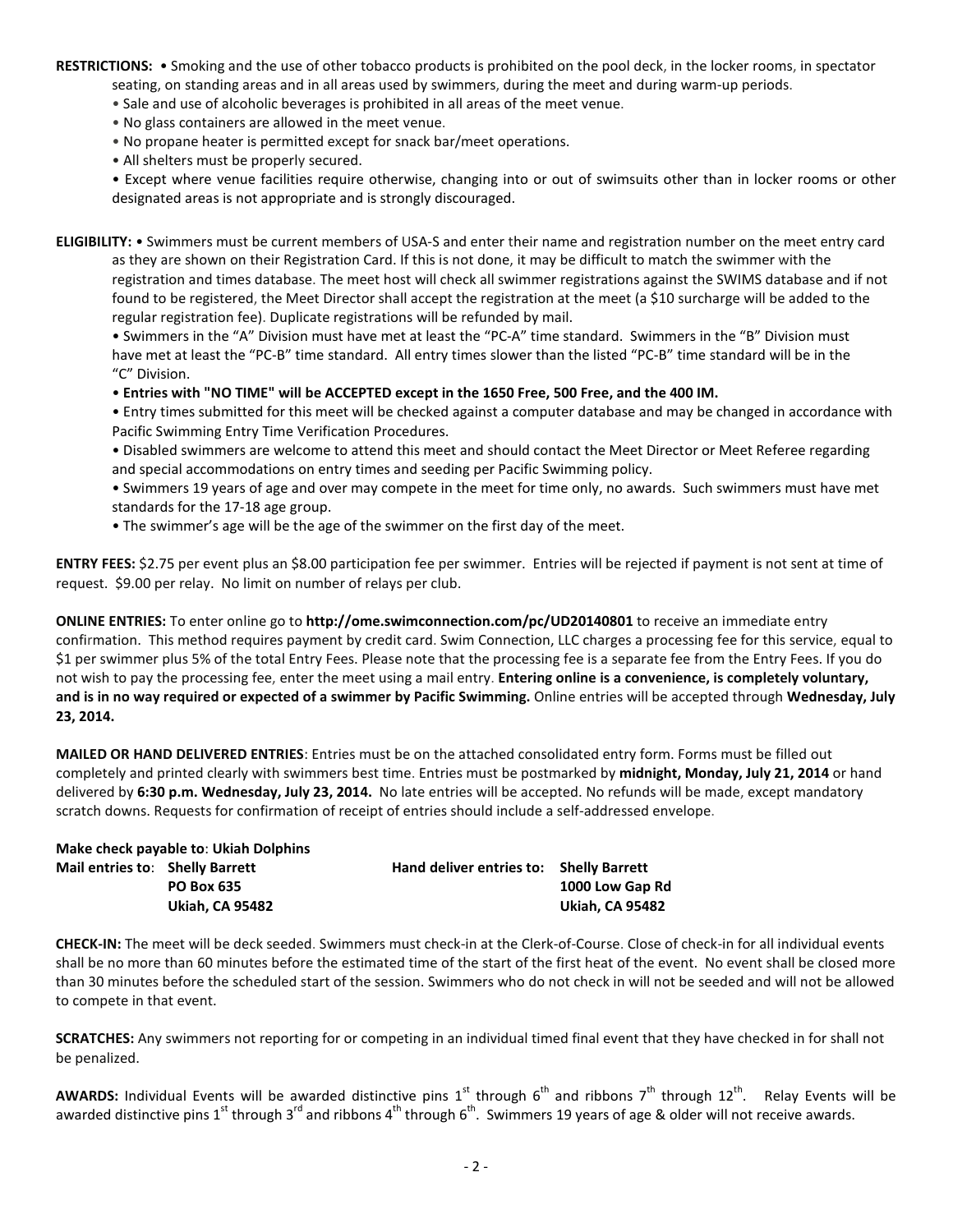**SNACK BAR & HOSPITALITY:** A snack bar will be available throughout the competition. Coaches and working deck officials will be provided lunch. Hospitality will serve refreshments to timers and volunteers.

# **MISCELLANEOUS: Camping will be available at the Ukiah High school. Camping will be at the baseball field not on the track as it was last year.**

**MINIMUM OFFICIALS:** One half-hour before the scheduled start of each session, the Meet Referee shall conduct an inventory of Officials, and shall compare the number of swimmers present against the number of Officials present representing each team. No more than 3 days after close of entries, Meet management (ref or director) shall contact the representative from each team participating, and provide a preliminary inventory.

MINIMUM OFFICIALS RULE: Each team shall, by the start of the meet, provide to the Meet Director or designee a list of Officials who have agreed to represent that team during the meet, in accordance with the following table:

| Number of swimmers competing | *Number of trained and carded |
|------------------------------|-------------------------------|
| in meet per team:            | officials required:           |
| $1 - 10$                     |                               |
| $11 - 25$                    |                               |
| 26-50                        |                               |
| 51-75                        |                               |
| 76-100                       |                               |
| 101 or more                  |                               |

\*Zone 3 Pacific Swimming will include Colorado, Intermediary/ Chief Timing Judge, and Hytek-Computer into the count of Officials for a session: these positions are not carded. Zone 3 Pacific Swimming will accept Trainees into the count of Officials for a session, so long as they are carded.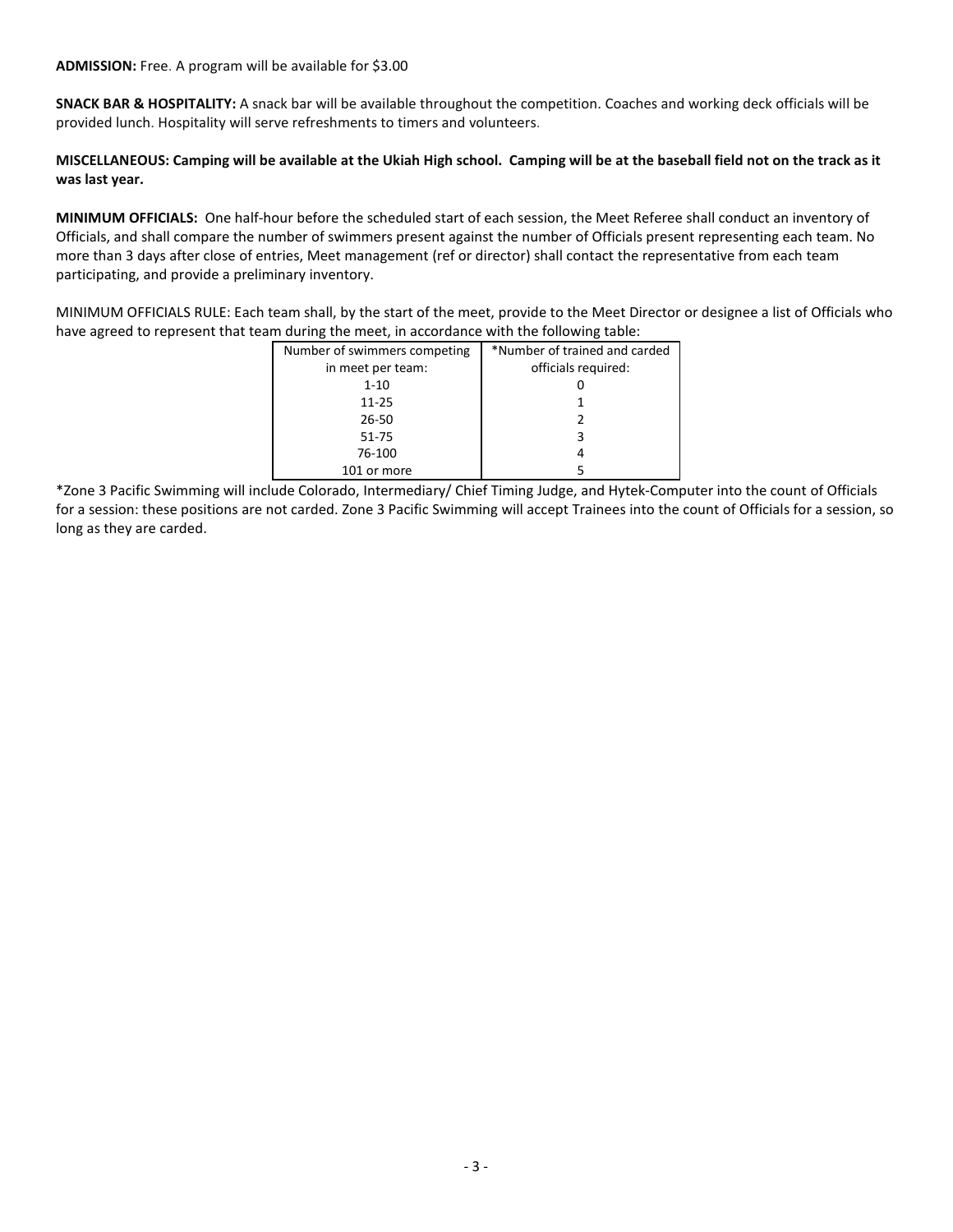### **EVENT \*MINIMUM QUALIFYING TIMES FOR OPEN EVENTS:** 1650 Freestyle: Girls: 26:08.09 Boys: 25:20.59

500 Freestyle: Girls: 7:01.69 Boys: 6:59.39 400 IM: Girls: 6:29.09 Boys: 6:29.69

| Girls will be odd numbered events and Boys will be even numbered events |                |             |                   |                 |     |            |                |  |  |  |  |
|-------------------------------------------------------------------------|----------------|-------------|-------------------|-----------------|-----|------------|----------------|--|--|--|--|
| FRIDAY, JULY 26                                                         |                |             |                   |                 |     |            |                |  |  |  |  |
| Event#<br>Age<br>Event                                                  |                |             |                   |                 |     |            |                |  |  |  |  |
| 1                                                                       | $\overline{2}$ | $11 - 12$   | 200 Free          |                 |     |            |                |  |  |  |  |
| 3                                                                       | 4              | $10-$ un    | 200 Free          |                 |     |            |                |  |  |  |  |
| 5                                                                       | 6              | OPEN        |                   |                 |     | 1650 Free* |                |  |  |  |  |
|                                                                         |                |             | SATURDAY, JULY 27 | SUNDAY, JULY 28 |     |            |                |  |  |  |  |
| Event#<br>Age                                                           |                |             | Event             | Event#          |     | Age        | Event          |  |  |  |  |
| $\overline{7}$                                                          | 8              | $13-up$     | 200 IM            | 59              | 60  | OPEN       | 400 IM*        |  |  |  |  |
| 9                                                                       | 10             | $11 - 12$   | <b>100 Fly</b>    | 61              | 62  | $9 - 10$   | 100 IM         |  |  |  |  |
| 11                                                                      | 12             | $9 - 10$    | <b>50 Fly</b>     | 63              | 64  | $11 - 12$  | 100 IM         |  |  |  |  |
| 13                                                                      | 14             | 8-un        | 25 Breast         | 65              | 66  | 8-un       | 100 IM         |  |  |  |  |
| 15                                                                      | 16             | $13-up$     | 100 Back          | 67              | 68  | $13-up$    | 100 Breast     |  |  |  |  |
| 17                                                                      | 18             | $11 - 12$   | 200 IM            | 69              | 70  | $10-$ un   | 100 Breast     |  |  |  |  |
| 19                                                                      | 20             | $10-$ un    | 200 IM            | 71              | 72  | $11 - 12$  | 50 Breast      |  |  |  |  |
| 21                                                                      | 22             | $8 - un$    | 50 Back           | 73              | 74  | 8-un       | <b>50 Fly</b>  |  |  |  |  |
| 23                                                                      | 24             | $13-up$     | 200 Breast        | 75              | 76  | $13-up$    | 100 Fly        |  |  |  |  |
| 25                                                                      | 26             | $11 - 12$   | 100 Breast        | 77              | 78  | $10-$ un   | 100 Fly        |  |  |  |  |
| 27                                                                      | 28             | $10-$ un    | 100 Back          | 79              | 80  | $11 - 12$  | 100 Free       |  |  |  |  |
| 29                                                                      | 30             | 8-un        | 50 Free           | 81              | 82  | 8-un       | 50 Breast      |  |  |  |  |
| 31                                                                      | 32             | $13-up$     | 100 Free          | 83              | 84  | $13-up$    | 200 Free       |  |  |  |  |
| 33                                                                      | 34             | $11 - 12$   | <b>50 Fly</b>     | 85              | 86  | $9 - 10$   | 50 Back        |  |  |  |  |
| 35                                                                      | 36             | $9 - 10$    | 50 Breast         | 87              | 88  | $11 - 12$  | 50 Back        |  |  |  |  |
| 37                                                                      | 38             | 8-un        | 100 Free          | 89              | 90  | 8-un       | 25 Back        |  |  |  |  |
| 39                                                                      | 40             | $13-up$     | <b>200 Fly</b>    | 91              | 92  | $13-up$    | 200 Back       |  |  |  |  |
| 41                                                                      | 42             | $11 - 12$   | 100 Back          | 93              | 94  | $9 - 10$   | 50 Free        |  |  |  |  |
| 43                                                                      | 44             | $9 - 10$    | 100 Free          | 95              | 96  | $11 - 12$  | 50 Free        |  |  |  |  |
| 45                                                                      | 46             | 8-un        | 25 Fly            | 97              | 98  | 8-un       | 25 Free        |  |  |  |  |
| 47                                                                      | 48             | <b>OPEN</b> | 25 Free           | 99              | 100 | $13-up$    | 50 Free        |  |  |  |  |
| 49                                                                      | 50             | 8-un        | 100 Med Relay     | 101             | 102 | $11 - 12$  | 200 Free Relay |  |  |  |  |
| 51                                                                      | 52             | $10-$ un    | 200 Med Relay     | 103             | 104 | $10-$ un   | 200 Free Relay |  |  |  |  |
| 53                                                                      | 54             | $11 - 12$   | 200 Med Relay     | 105             | 106 | 8-un       | 100 Free Relay |  |  |  |  |
| 55                                                                      | 56             | $13-up$     | 200 Med Relay     | 107             | 108 | $13-up$    | 200 Free Relay |  |  |  |  |
| 57                                                                      | 58             | <b>OPEN</b> | 500 Free*         |                 |     |            |                |  |  |  |  |

**\*SWIMMERS MUST PROVIDE THEIR OWN LAP COUNTERS AND TIMERS FOR THE 1650 FREE ON FRIDAY AND THE 500 FREE ON SATURDAY. SEE ENTRY RESTRICTIONS FOR OPEN EVENTS ABOVE.**